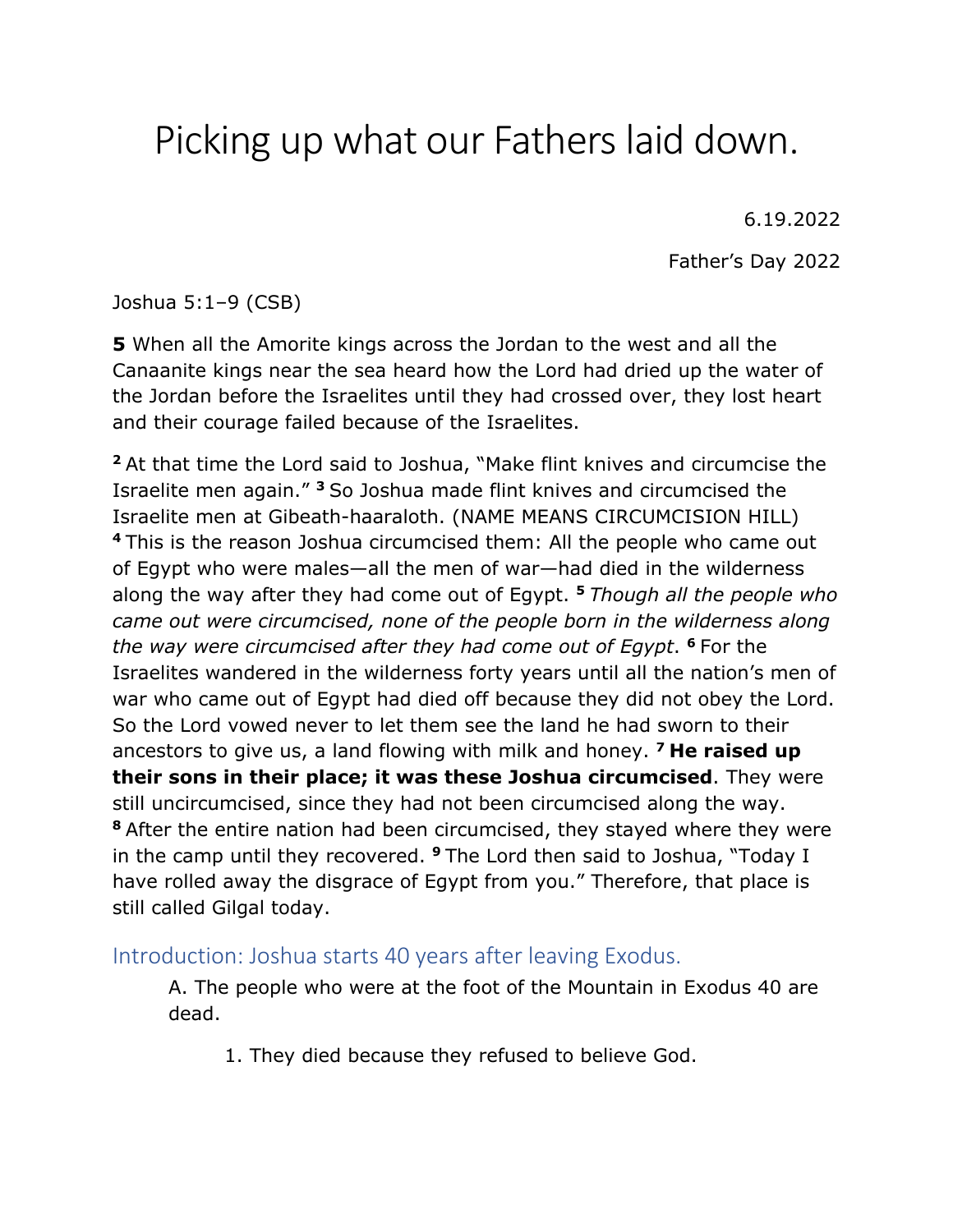2. God led them to the edge of the Promised Land, and they balked.

3. Because of this, God had them march around for 40 years, 1 year for every day they scouted the promised land and refused to believe. (Numbers 14:33-34).

4. When the 40 years was over, no one who was fighting age at the time of the disobedience was alive except Joshua and Caleb.

B. In reading this passage this past week, I feel both hopeful and worried.

1. I'm worried about our failure to be obedient to God.

2. Worried about all the opportunities we are missing.

3. Worried about the generations that we are raising.

C. YET, I see hope.

1. Ronald Reagan said, "Freedom is a fragile thing and it's never more than one generation away from extinction."

2. There is also hope that, within one generation, we can see things turn around.

3. I'm believing that I'm part of that generation.

4. Let's look at this passage and see how a generation addressed their parents' rebellion and tried to change.

## 1. The enemies are not God's focus, Israel is.

**5** When all the Amorite kings across the Jordan to the west and all the Canaanite kings near the sea heard how the Lord had dried up the water of the Jordan before the Israelites until they had crossed over, they lost heart and their courage failed because of the Israelites.

A. We humans like having someone to blame.

1. Common enemies unite us.

2. Having a common enemy also allows us to ignore our issues while focusing on the other.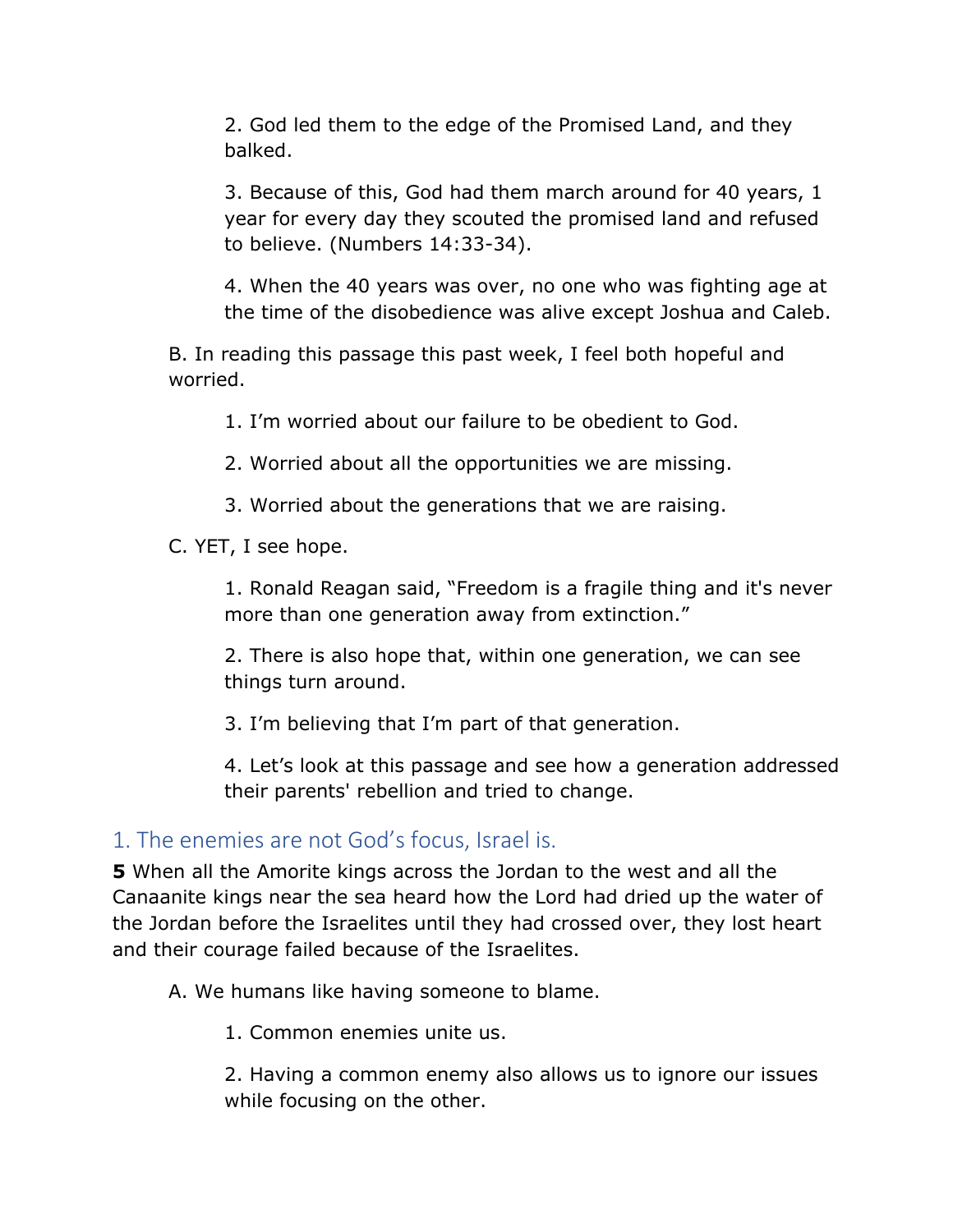3. Passing blame is easier than examining our own lives.

4. Jesus recognized this when He said, "Why focus on the speck in your brother's eye when you have a log in yours?"

B. While you and I like to focus on the enemy, God focuses on us.

1. We love focusing on the enemies.

2. The enemy is not an obstacle for God.

3. He is not worried about defeating them.

4. God is focused on preparing Israel.

C. God allows the enemy to live in dread for a while so that He can prepare the Israelite men.

1. If we only focus on the external problems, we miss the internal problems that will derail us.

2. Too many of us here are so focused on what's happening out there that you give no intention to what is happening inside you.

a. This is human nature.

b. But we aren't called to live by our human nature anymore.

3. Isn't it time that you and I start working with the Holy Spirit to do the hard work of our inward life?

4. When we fail to deal with OUR problems, we pass those problems on to others.

## 2. Circumcision: A pattern of Disobedience

A. This passage addresses the failure of Israel to circumcise a whole generation.

1. The oldest men would have been 59 or less (military age was 20 and over, and they were in the wilderness for 40 years).

2. All the men who came out of Egypt were circumcised.

a. Even in slavery, the older generations kept this promise.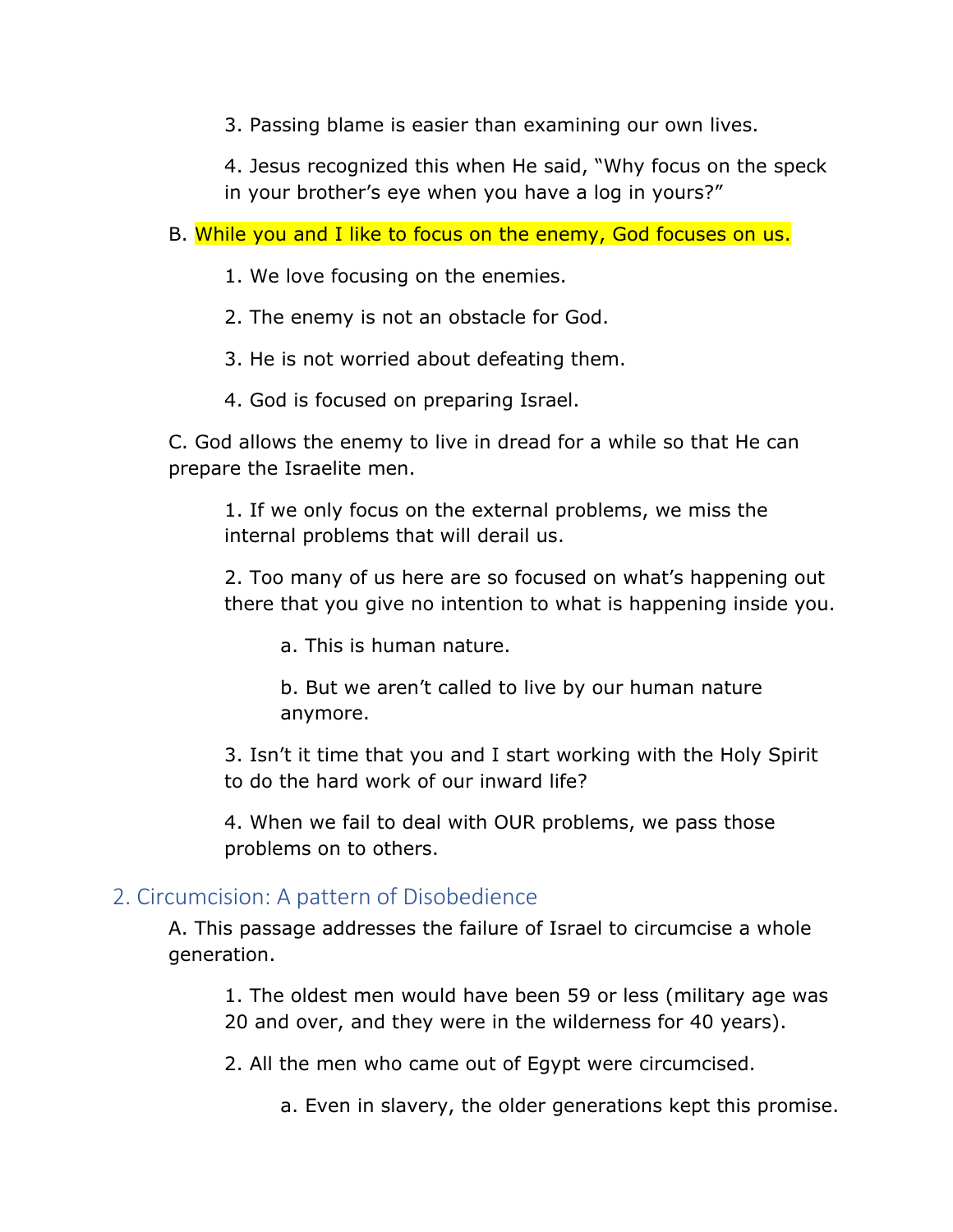b. Even when they could not feel God's presence, they practiced the Covenant sign of Abraham.

c. Their parents knew that the only way out of Egypt was through God's Covenant with Abraham.

> 1. Because God promised Abraham, God would deliver them.

2. The sign of that Covenant: Circumcision.

- 3. No circumcision, no covenant, and no deliverance.
- B. But for 40 years, Israel did not practice the Covenant sign.

1. Here's the crazy part: Their parents believed, even without seeing or sensing God, for 100 generations of slavery.

2. This generation disbelieved for a whole generation while GOD WAS IN THEIR MIDST!

a. Millions died in Egypt without ever seeing the Presence of God. But they still carried the Covenant with them,.

b. But this generation died in the unnecessarily in the Wilderness while GOD's Presence led them.

3. Never underestimate the foolishness of a rebellious people.

C. Unfortunately, this rebellious spirit started in Moses.

1. God almost killed Moses in Exodus 4 for failing to circumcise his son.

2. Early on, Moses failed to obey God AND bring his son into the Covenant with God.

a. While Moses was leading His family to go deliver Israel from Egypt, Moses DID NOT circumcise his kid.

b. And God got angry and almost killed them because of their rebellion.

c. No Covenant, no deliverance.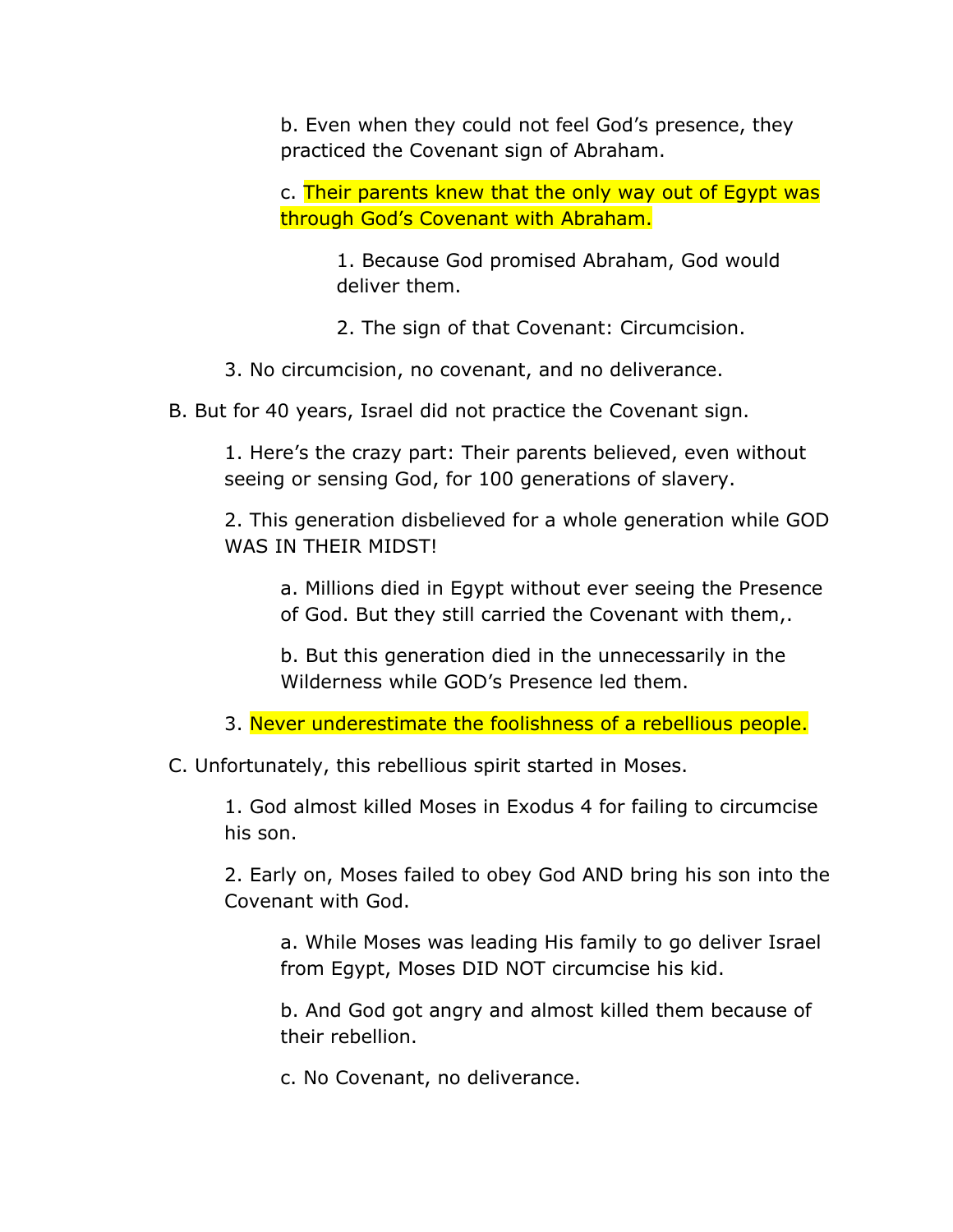d. No Covenant, no Salvation.

e. No Covenant, no Mercy.

f. That's why Jesus said "This is a NEW COVENANT in my blood."

3. Moses failed to walk in obedience to this covenant sign.

a. In fact, his wife Zipporah circumcised Moses' son.

b. Moses did not do it.

D. TRUTH: If we are not intentional with our obedience, we pass on our patterns of sin.

1. During the wilderness wanderings, Moses again fails to ensure that the sons of Israel were circumcised and brought into the Covenant.

2. This was Moses' job to enact the Covenant.

a. Moses was an amazing prophet, but he was not perfect or sinless.

b. Therefore, Moses passed on this disobedience.

3. Furthermore, he led the fathers of the land to pass this disobedience down to the sons.

3. You cannot walk in victory AND disobedience.

A. God called upon Joshua to circumcise the sons that God raised up in place of the disobedient fathers.

1. Joshua was circumcised.

2. But he could not move Israel forward if he and Caleb were the only obedient men.

3. Joshua was the bridge.

a. He bridged the generation of the disobedient to the generation of promise.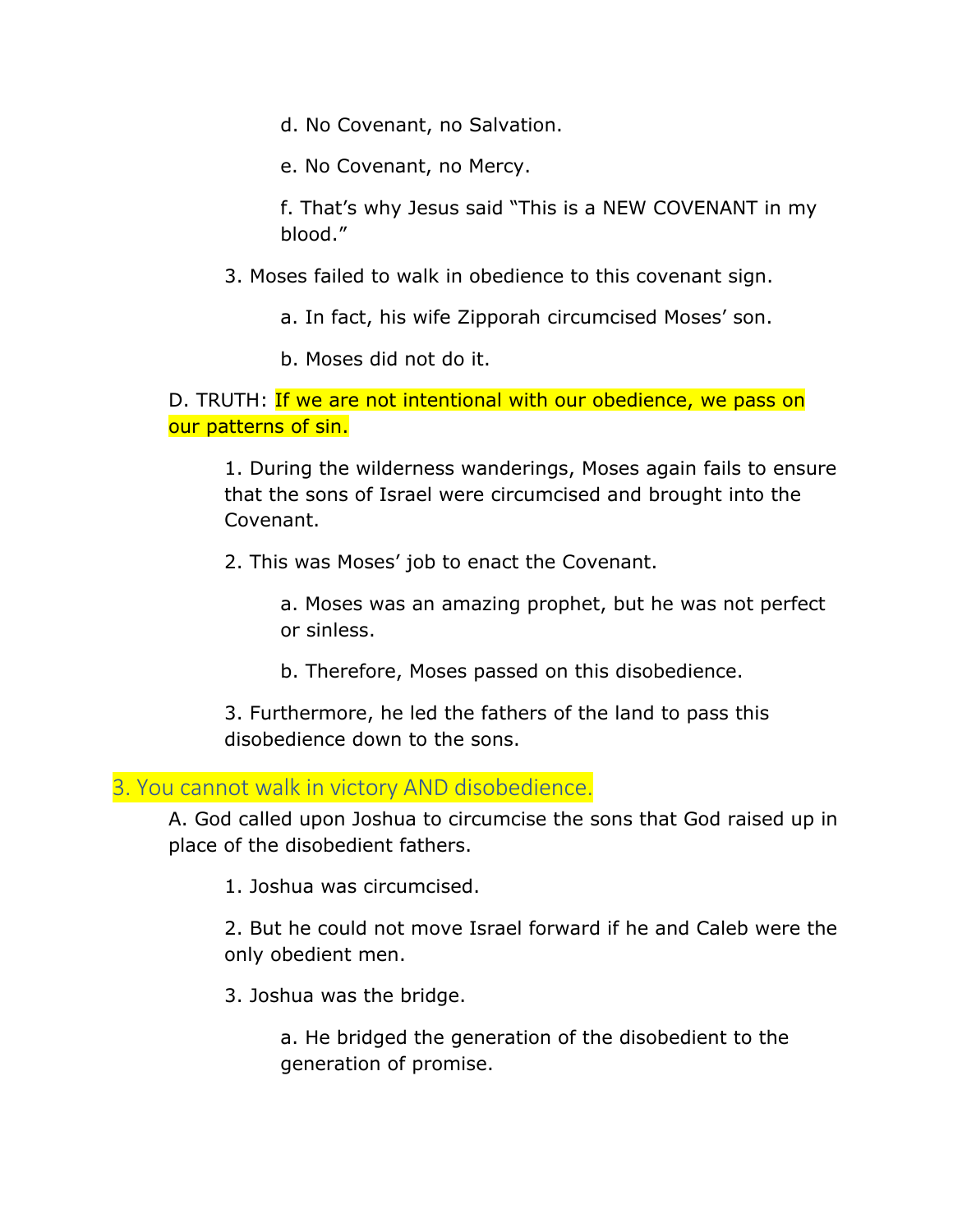b. In this way, Joshua foreshadows Jesus, who bridged sinful humanity with the sinless God.

c. In fact, both Joshua and Jesus are practically the same names, meaning "Save us."

B. The next stage in Israel's journey was to conquer Jericho.

1. As long as Jericho held, Israel would not be secure.

2. Jericho was to be the first physical battle of the Promised Land.

3. But the first spiritual battle was the battle with disobedience.

4. Before you slay spiritual giants or conquer enemy territory, you have to deal with your disobedience and rebellion.

5. We cannot expect God's blessing to be seen in public obedience to his commands if there is hidden compromise in the private world of the self and the family.<sup>1</sup>

6. Hidden compromise doesn't stay hidden forever.

- C. A good excuse is never a reason for disobedience.
	- 1. "My parents didn't teach me."
		- a. "I'm too old to obey now."
		- b. "Won't this hurt?"
		- c. "The enemy will attack me while I'm vulnerable."

2. "we must never attempt to justify our disobedience by speculating about what the consequences might be.<sup>"2</sup>

<sup>1</sup> Jackman, David. 2014. *Joshua: People of God's Purpose*. Edited by R. Kent Hughes. Preaching the Word. Wheaton, IL: Crossway.

<sup>2</sup> Jackman, David. 2014. *Joshua: People of God's Purpose*. Edited by R. Kent Hughes. Preaching the Word. Wheaton, IL: Crossway. PG 61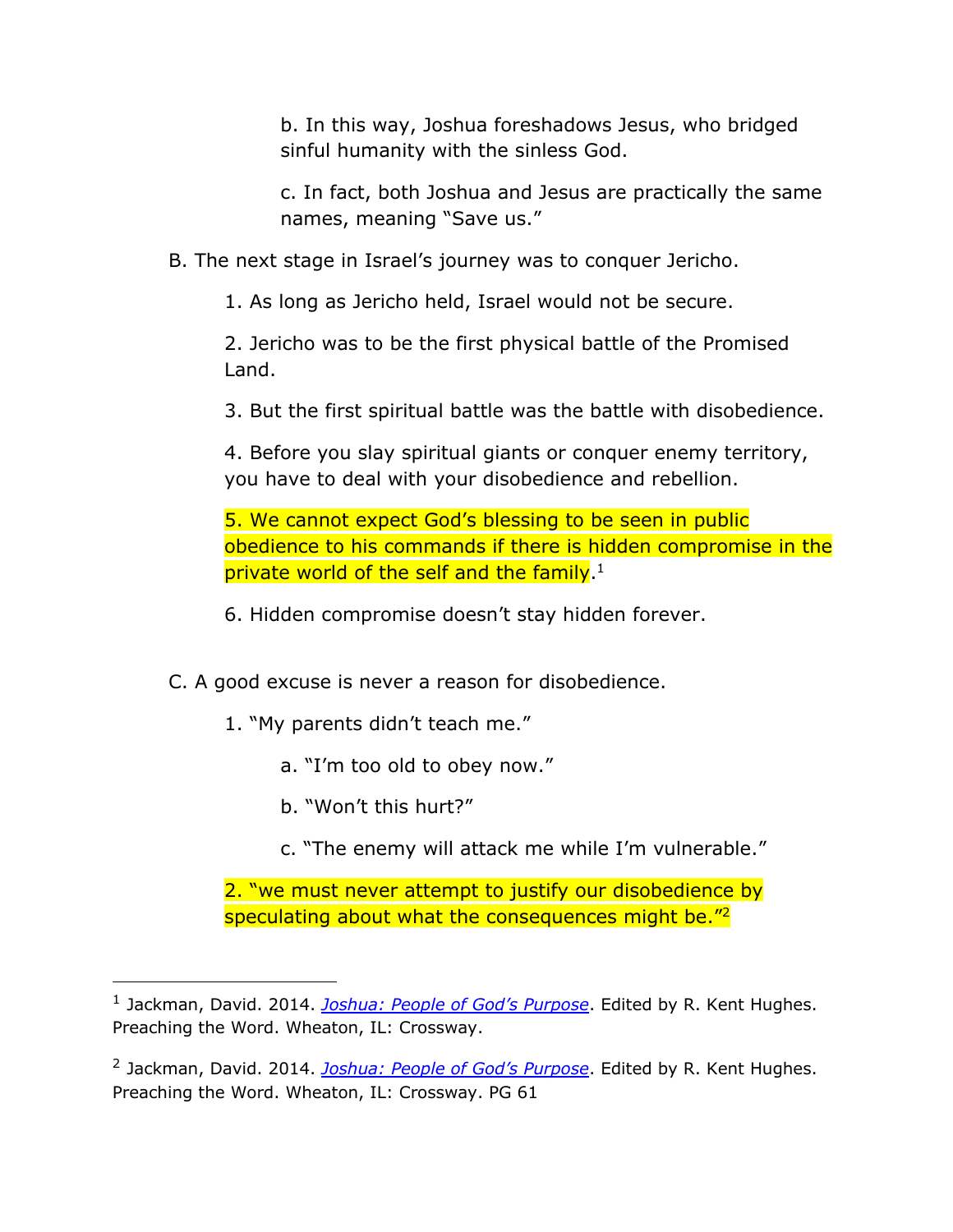# 4. Spiritual preparation precedes conquest.

A. Another author said it this way:

1. That such spiritual preparations preceded the actual "conquest" of the land illustrates the priorities we have noted: God was going to give Israel the land, and Israel's task was to be sure it obeyed and was adequately prepared spiritually.<sup>3</sup>

2. Before the victory came spiritual preparation.

B. If Joshua had not led Israel in obedience, he would have led them in defeat.

# 1. **If you do not lead your family in obedience, you will lead them in defeat**.

## 2. **You can't walk in disobedience and rebellion at work and expect to live in victory at home**.

3. Disobedience will follow you until you deal with it.

C. If you won't walk in obedience, God will raise up someone in your place.

1. Israel chose rebellion over presence and walked away from their position as sons.

2. So God raised up sons in their place.

a. Sons that are obedient.

b. Sons that will pick up the call of the Covenant and walk in it.

# 5. How can we start walking in Victory for our families?

## **1. Stop the disobedience.**

a. The only people who could stop Israel from walking in disobedience was the men.

<sup>3</sup> Howard, David M., Jr. 1998. *Joshua*. Vol. 5. The New American Commentary. Nashville: Broadman & Holman Publishers. PG 144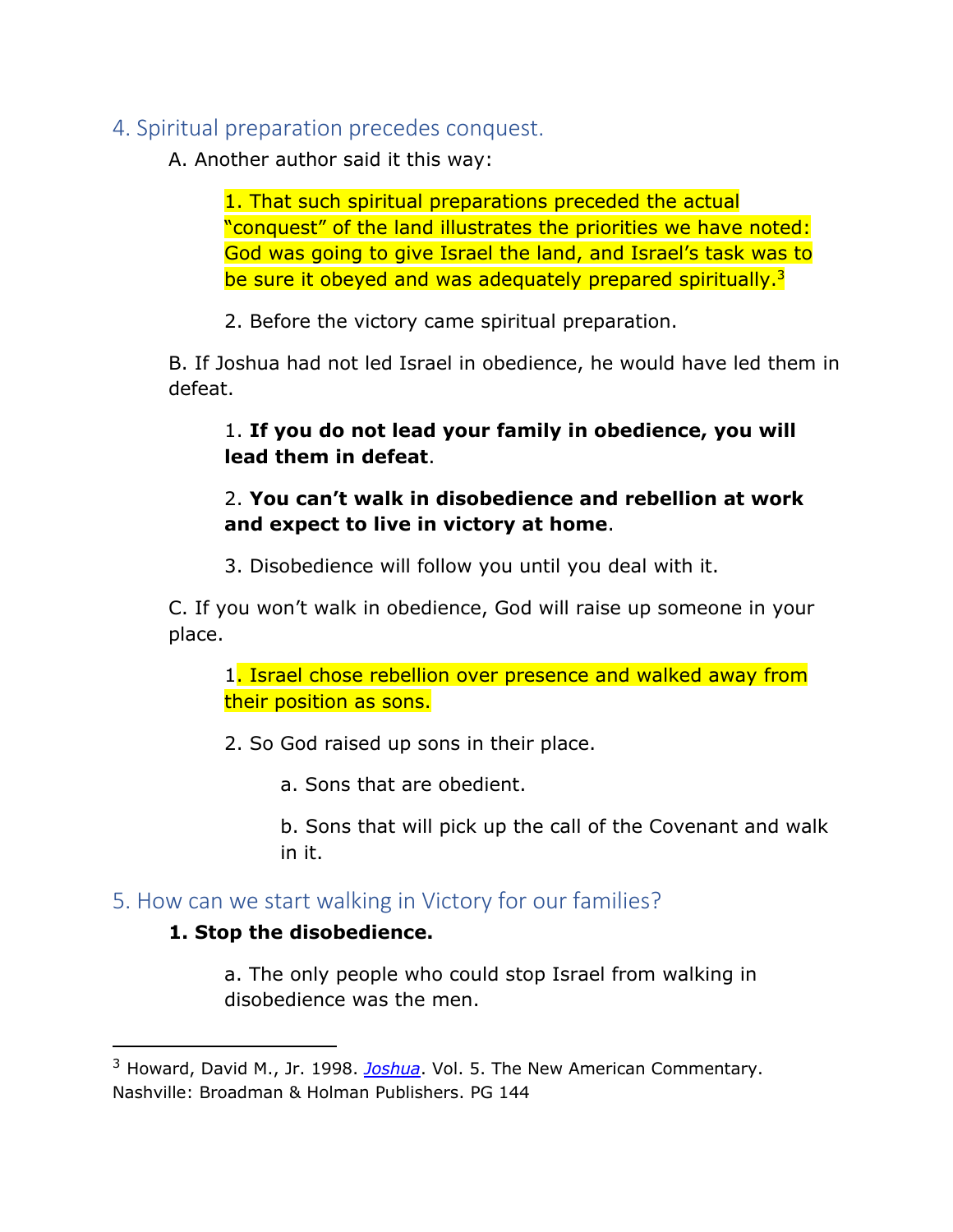- b. That's a heavy idea and not real popular in America today.
	- 1. And I cannot fix the issues that are "out there".

2. But I can speak to you and implore you to pick up what other generations have left behind.

- 3. Lead your families in worship!
	- a. Pray aloud and pray often.

b. Don't be loud for a football game but silent for prayer.

c. Read your Bible in front of your family.

d. Let others see you in the altars, let others see you lifting up holy hands, let others see your tears of repentance.

4. What you are doing is not just for you or your blood kin.

a. There are many who are "spiritual orphans" who are looking for someone to follow.

b. Stop the disobedience so others can find freedom!

#### **2. Start with the obvious.**

- a. The obvious first step may be the most painful.
- b. Don't ignore the pain, name it.
	- 1. Joshua named their pain: The hills of circumcision.
	- 2. If I was writing my history, I would have ignored it.

3. They could have completely ignored this painful story in their journey, but they didn't.

a. Instead they named it!

b. Can you imagine what this would have looked like?

c. What about the smell of rotting flesh?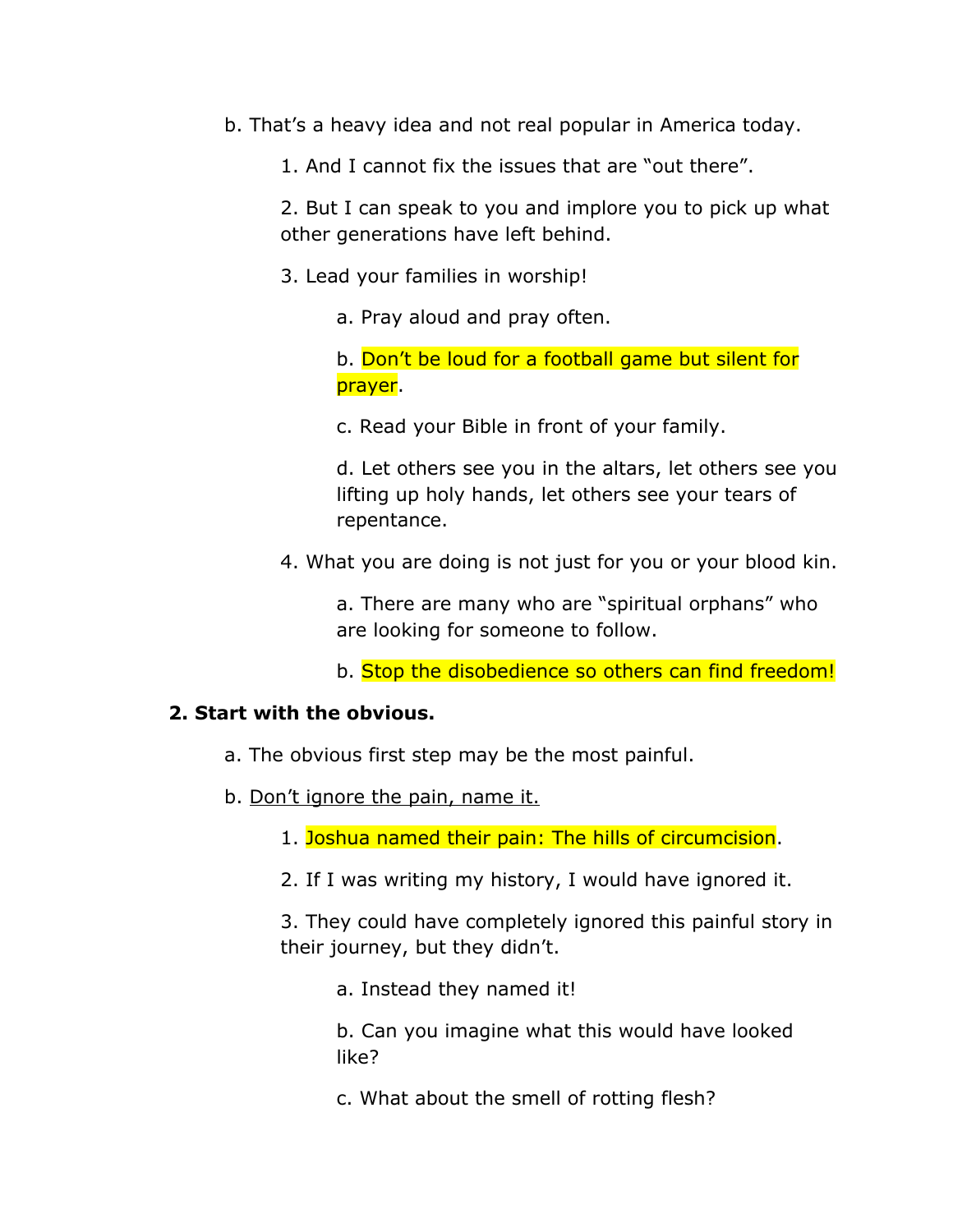4. There was pain in their obedience, but that pain was necessary to walk in future victory.

c. Some of us today KNOW what we should do, but it is painful to consider.

- 1. Yet, if you know what God is asking, you must do it.
- 2. Disobedience is ultimately more painful than obedience.

## **3. Make Circumcision hill a memorable place:**

- a. Gilgal became a place of significance.
- b. It was where the Lord "rolled away" the disgrace of Egypt.
- c. I can see 4 ways Circumcision hill became memorable:
	- 1. A place of confession "our fathers were disobedient".
		- a. That's a tough confession.
		- b. To confess "my parents failed."
			- 1. My father or mother did not lead me so well.

2. The purpose here is not shame but acknowledgement.

c. But instead of perpetuating our sin further, we start our victory by confessing our defeats, our sin.

2. A place of contrition.

a. Contrition means "the state of feeling remorseful and penitent".

- b. This passage carries a sense of remorse.
	- 1. Remorse for what happened.
	- 2. Remorse for what could have been.
- c. Why is contrition important?
	- 1. We rarely change what we are proud of.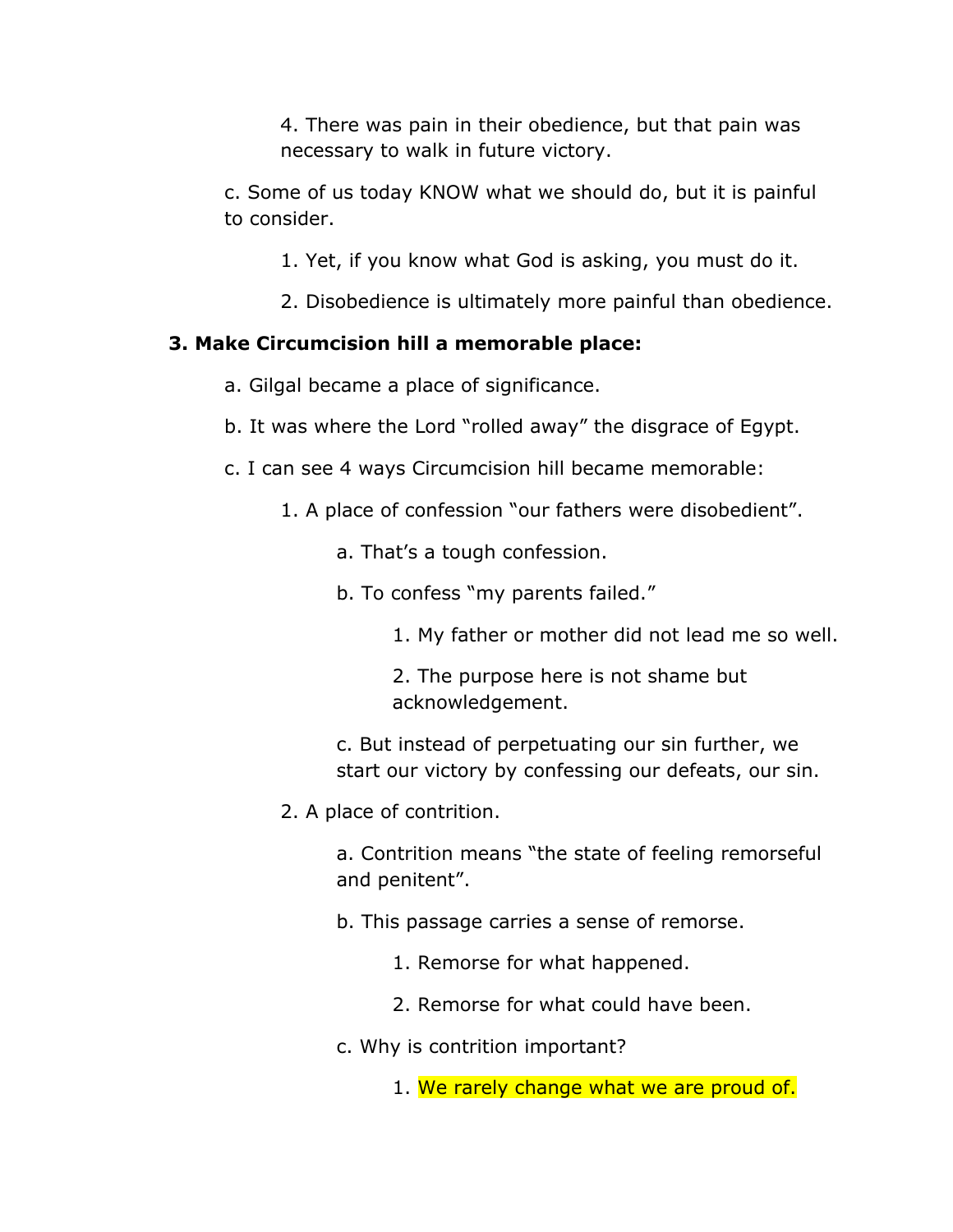2. If we are proud of our sin and rebellion, we will never confess or change.

3. To start walking in victory God's way, there must be moments that we are not proud of.

d. We do not find victory over sin by denying that we have sinned, but by bringing that sin under the blood of Jesus through confession and contrition.

e. 1 John 1:8–10 (CSB)

**<sup>8</sup>** If we say, "We have no sin," we are deceiving ourselves, and the truth is not in us. **<sup>9</sup>** If we confess our sins, he is faithful and righteous to forgive us our sins and to cleanse us from all unrighteousness. **<sup>10</sup>** If we say, "We have not sinned," we make him a liar, and his word is not in us.

## 3. **A place of change**.

a. True confession must lead to change.

1. Admitting we sinned, while making no plans to change, is not repentance but bragging.

2. When we decide to put away the sins and rebellions of our past, Gilgal becomes the place where we irrevocably change and move in a different way.

b. Think about how powerful it would be for you to point your family, friends, and neighbors to a moment in your life where your life forever changed!

> 1. People can't celebrate what they don't know about.

2. But some of you here today are in a point where it's time to show people your Gilgal.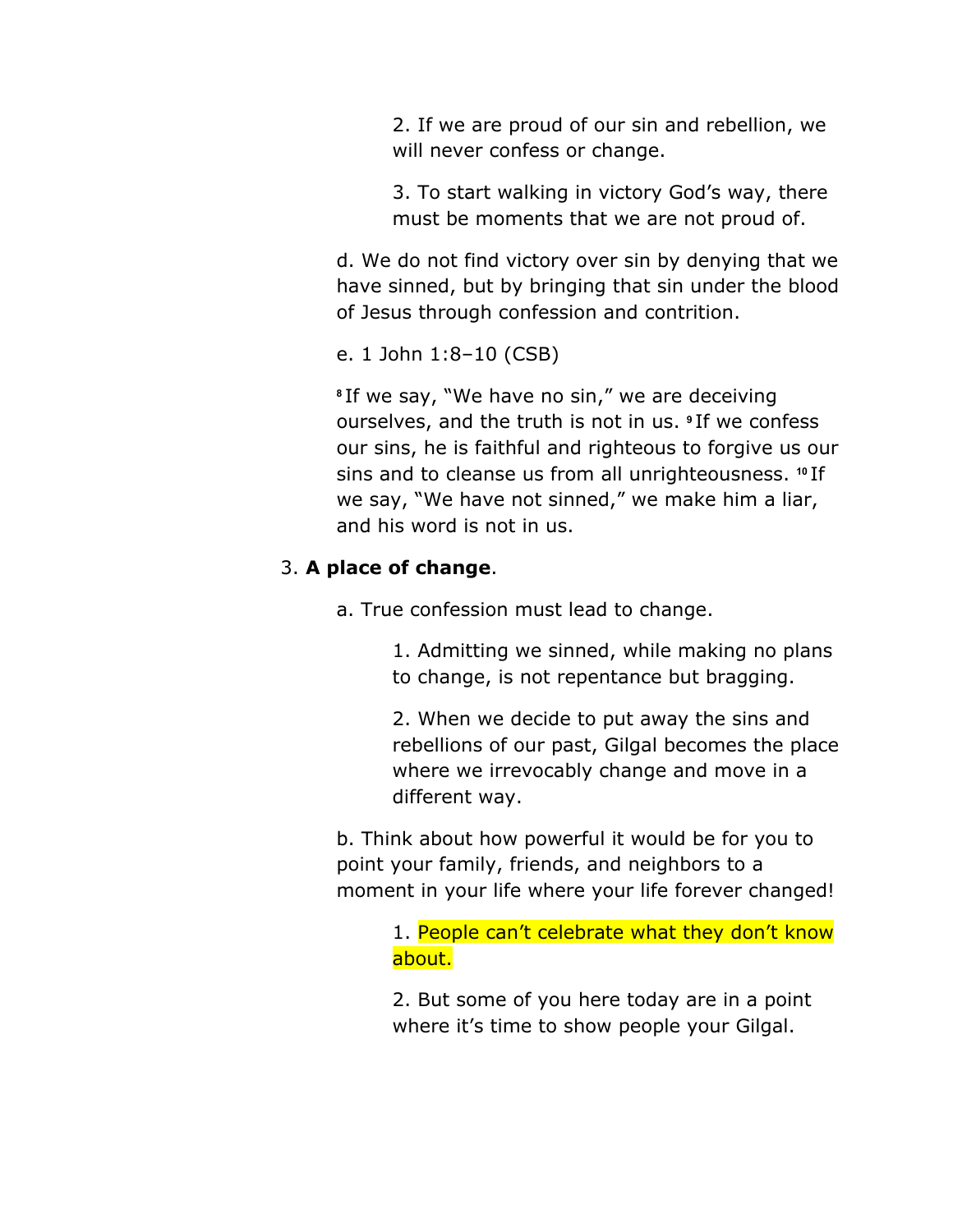a. It's time for you to testify of what God has done, what He has changed, and where He has brought you from.

b. You aren't declaring that you are perfect, you are declaring that you are changed!

c. Some of the most painful moments of our lives can become places of great testimony.

### **4. A place of Covenant.**

a. As Israel stopped here in the Promise Land, more is at stake than perhaps realized.

b. The next part of this Chapter says that the newly circumcised men celebrated Passover for the first time in the Promised Land.

> 1. And then they ate from the crops of the land.

2. It was here, at the doorsteps of Jericho, that the manna ceased.

c. And it was here that the Covenant is picked up by the wandering generation.

> 1. By putting aside their parents' rebellion, this generation was able to march into victory in the Promised Land.

> 2. Unfortunately, they were not able to keep it.

## Close: We are on the precipice.

A. Lately, I'm feeling a burden that hadn't previously been mine.

1. I use to be the youngest in the room, but no longer.

2. I'm in the midst of my adulthood and some of the prime years of life.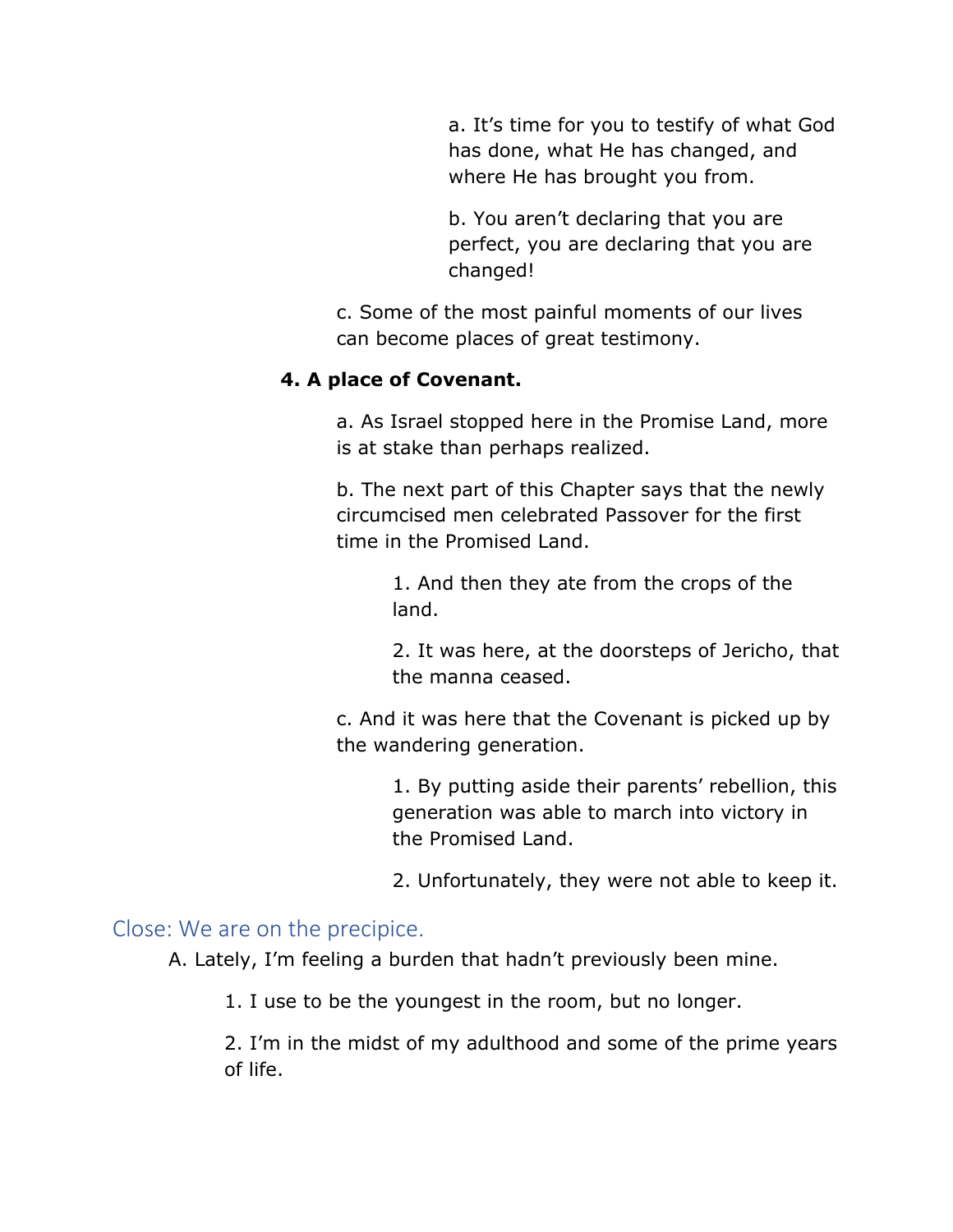a. With the wisdom, experience, and energy that God has given me at this point in life comes a responsibility.

b. Lately, I'm feeling burdens that used to belong to those older than me.

c. Now, those burdens are being passed on.

d. God is raising up a generation to pick up what the Fathers had dropped.

B. Do you remember that quote from Ronald Reagan?

1. Perhaps you have heard that quote before, but here is the rest:

2. **Freedom is a fragile thing and it's never more than one generation away from extinction. It is not ours by way of inheritance; it must be fought for and defended constantly by each generation, for it comes only once to a people. And those in world history who have known freedom and then lost it have never known it again.**

3. Governor Reagan was talking about American Freedom, and he was right.

a. But I can't help but see spiritual applications.

b. Freedom, or victory, but be fought for and defended for each generation.

c. In words of our message, "each generation must be circumcised."

d. Now, as believers, we take part in a circumcision not of human flesh but of the heart.

e. But if you do not undergo this painful blessing, you have no part of the Covenant.

f. In other words, if we do not give our lives to Jesus, we cannot claim the benefits that only Jesus can give.

C. I want to take this application one step further.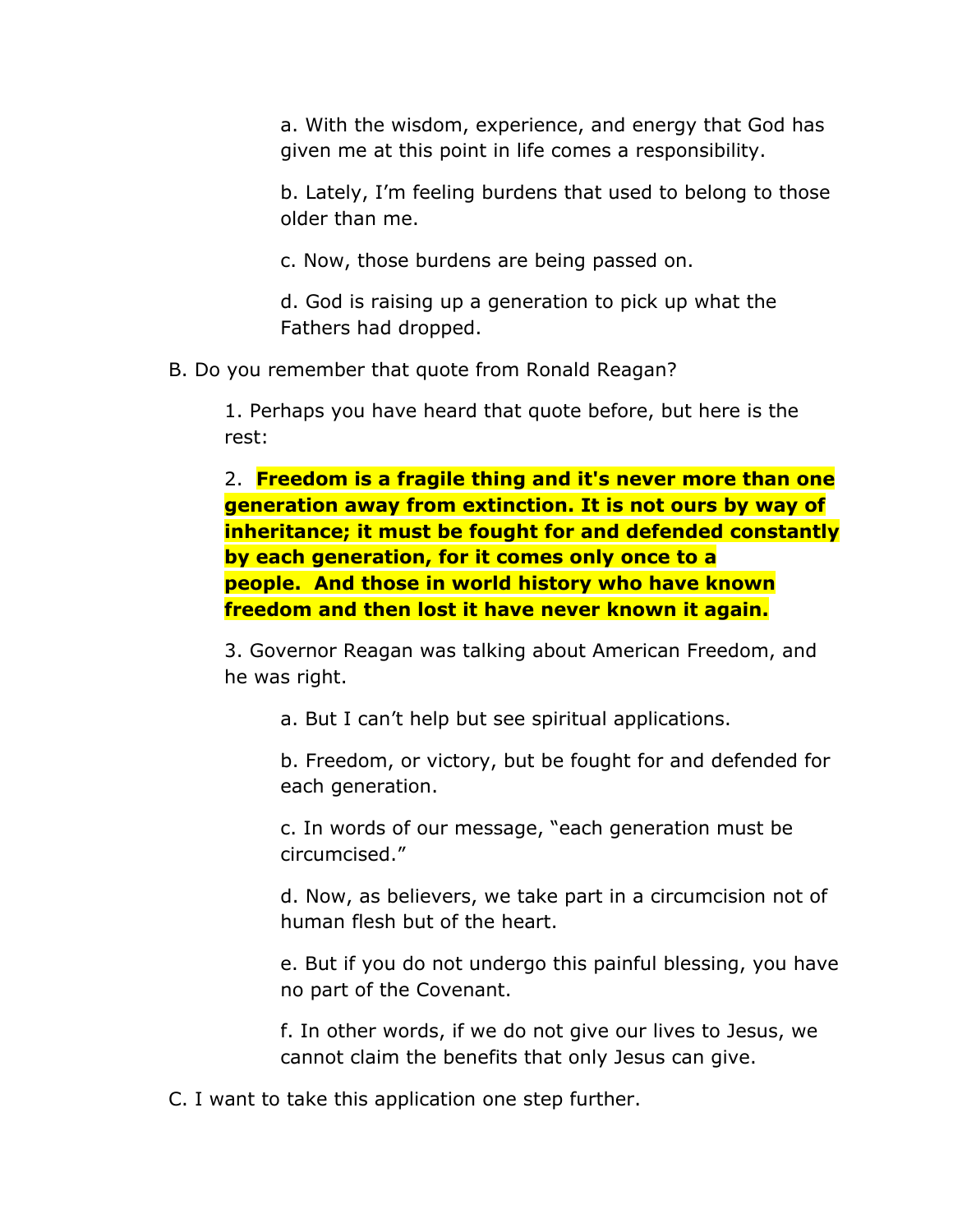1. In our attempts or our parents attempt to make sure that the next generation has more than we had, we have done them a disservice.

a. We don't want to see our kids in pain, so we ignore the painful places of obedience.

b. We don't want our kids to do without, so we shield them from consequences and discipline.

c. We think that we are doing them a service, but instead we are teaching them how to disobey and pushing back the price that always comes due.

1. Can you imagine:

2. Baby boys were to be circumcised 8 days after birth: painful but forgettable.

3. But because of a generation's rebellion, adult males and teenage men had to fix where their parents disobeyed.

2. I want to show you a video clip from Coach Aaron McKie.

1. McKie played in the NBA and now coaches at Temple.

2. At his coach's funeral, Aaron McKie related this story that should cause us all to think: VIDEO

3. When blessing and success lead us to disobedience, we fail those coming after us.

1. The generation who marched victoriously out of Egypt, died in the wilderness just short of the Promised Land.

2. The next generation entered the Promised Land and obeyed.

3. But after Joshua and this generation died, notice what is said about them.

Judges 2:6–13 (CSB)

#### **JOSHUA'S DEATH**